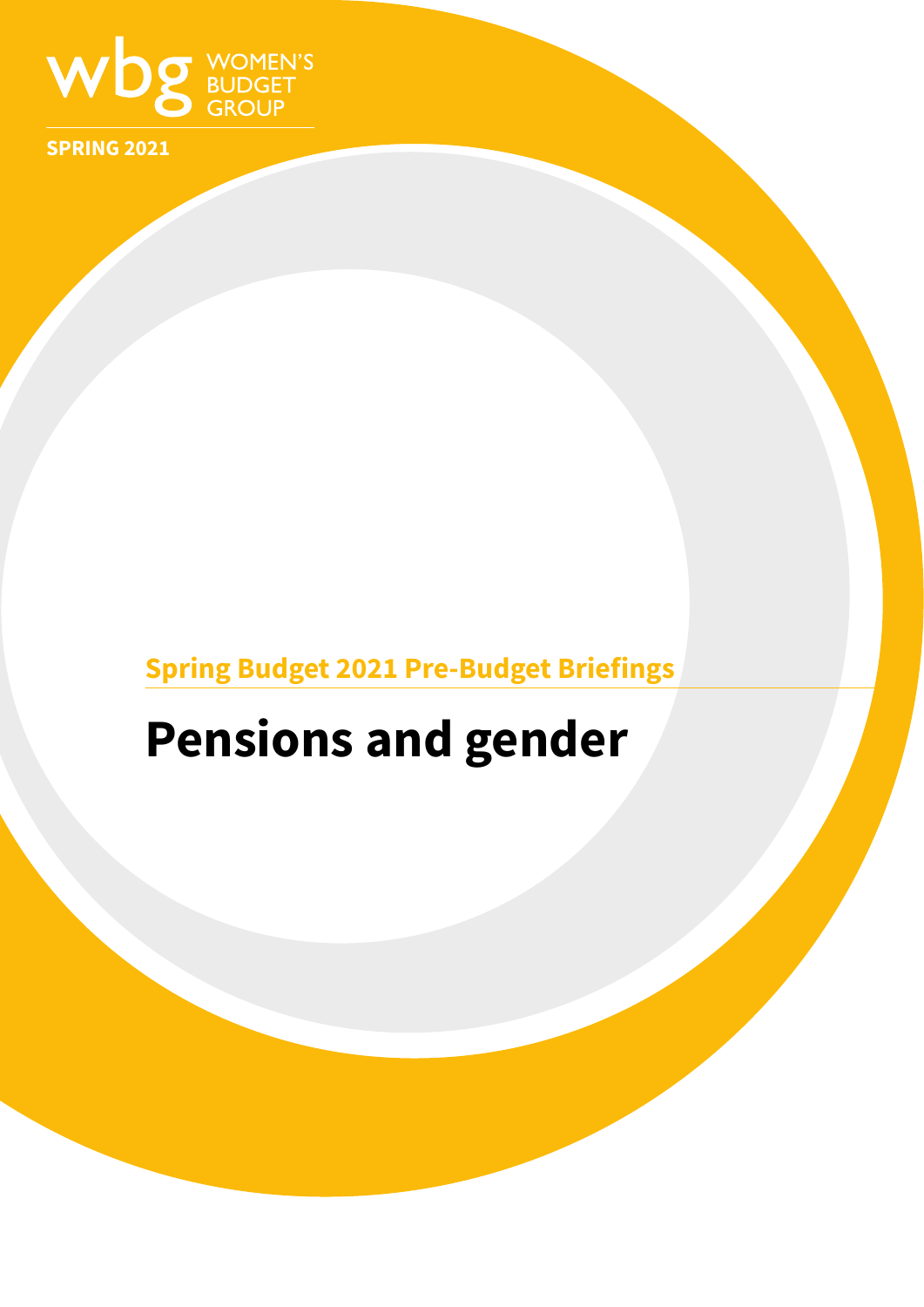

### **The gender gap in pensions**

*Pre Budget Briefing from the UK Women's Budget Group*

#### **Key points**

- *State pensions in the UK have been among the lowest in the OECD, nearly £40 per week less than the threshold of eligibility for the means-tested Pension Credit.*
- The new Single Tier Pension is only just above the single rate of Pension Credit if paid in full, but **women are less** *likely than men to have the required 35 years of contributions or credits.*
- *A tax-funded Citizens Pension, payable to each pensioner at a level similar to the Minimum Income Standard, would be a better way to ensure women have a basic independent income in retirement.*
- *Private pension schemes, promoted and subsidised by UK governments, are the main reason for the gender gap in pensions, placing women at a disadvantage due to their domestic roles and lower pay.*
- *Among 65-74 year old median private pension wealth is £164,700 for men and £17,300 for women (who have just over 10% of the private pension wealth of men). Among the population as a whole women's median pension wealth is £4,300, less than a quarter of the £19,800 held by men.*
- *Auto-enrolled private pensions, while including all employers, exclude low-paid employees and, like other private pensions, make no allowance for periods of caring, hence perpetuating the gender gap in pensions.*
- *Modelling has shown that a Family Carer Top-up in auto-enrolled pension schemes would substantially boost women's private pension wealth. We conclude that a Voluntary Earnings-related State Pension Addition (VESPA) – an auto-enrolled option that is fully portable and allows carer credits – would be simpler and would better meet women's need for extra pension saving.*

In this briefing, we assess how far changes in pension policy and in women's lives might reduce or exacerbate the gender gap in pensions. With the rise in cohabitation, relationship breakdown and half of births outside of marriage, the need for women to be able to accumulate their own independent pensions is urgent. We suggest a series of policies that provide a more secure and gender-fair income in later life.

#### **Gendered roles and older women's lower pensions**

Both state and private pensions were designed by men to fit a 'masculine' life course. State pensions have become more inclusive for those who take

family caring breaks and are also redistributive. But for those retiring before April 2016, because the full amount of the Basic State Pension (BSP) remains nearly £40 per week below the threshold for meanstested (single rate) Pension Credit, this improvement has had a limited effect on gender income inequality among pensioners. [1](#page-1-0) Additional State Pensions (SERPS and State Second Pension) are on average lower for women than for men. Meanwhile, private pension schemes favour those with continuous full-time employment and high lifetime earnings.

Women's domestic roles are crucial to their pension disadvantage.[2](#page-1-0) Women's lesser chance of being in employment, especially full time, has been their key

<span id="page-1-0"></span><sup>&</sup>lt;sup>1</sup> See below for a discussion of the Single Tier Pension

<sup>2</sup> Pension Commission (2004) *Pensions: Challenges and Choices, the First Report*, London: TSO.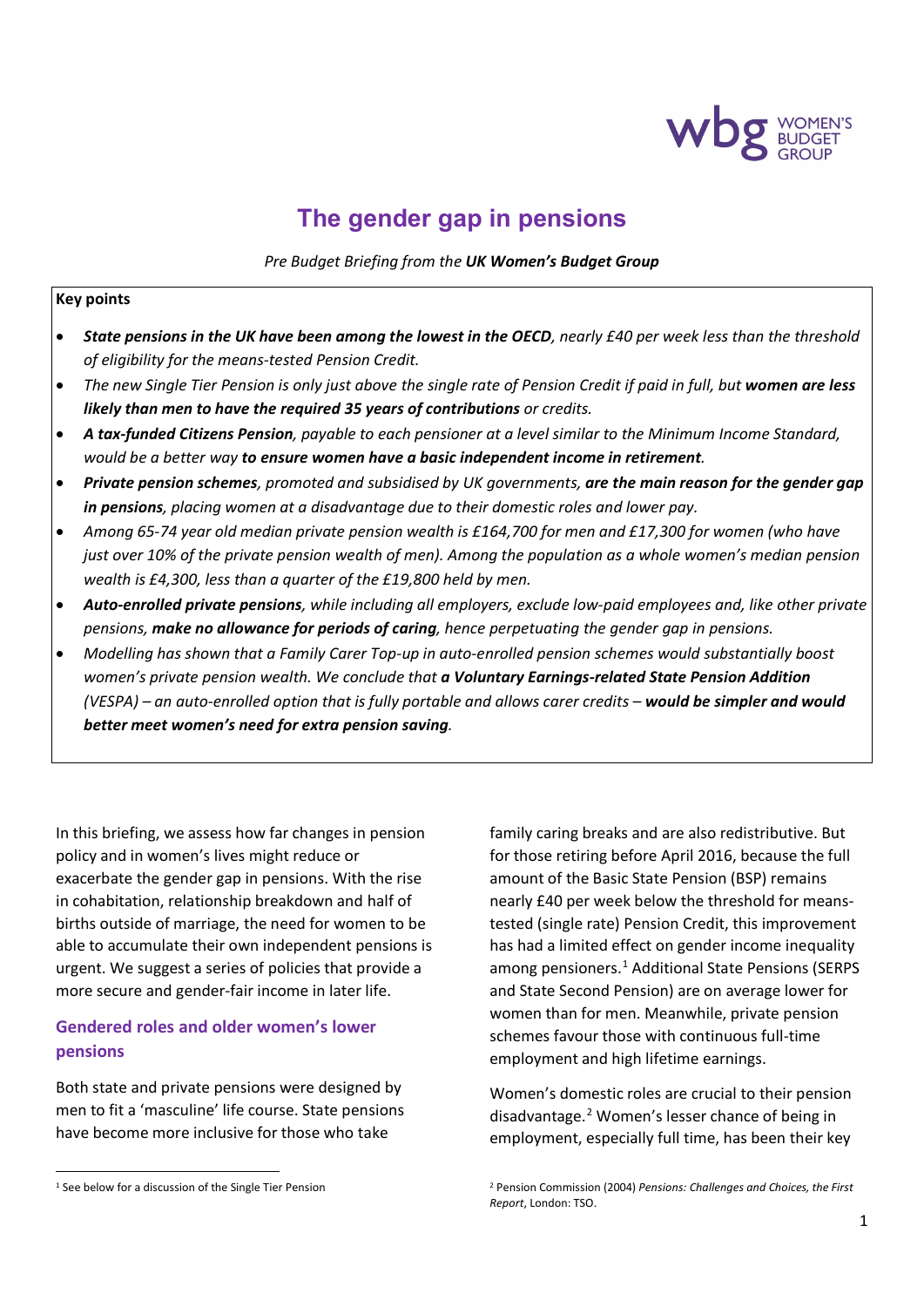handicap in accumulating private pensions and is strongly associated with marriage and motherhood.<sup>[3](#page-2-0)</sup> This has been a consistent finding over time, although as maternity outside marriage has increased, motherhood has become the main influence. [4](#page-2-1)

Among those aged 60-64, nearly two thirds of women have no private pension wealth.<sup>[5](#page-2-2)</sup> The gender differential in private pension wealth is substantial over age 65 (see Table 1 &2).

Among 65-74 year-olds median private pension wealth is £164,700 for men and £17,300 for women (just over 10% of the private pension wealth of men).[6](#page-2-0)

#### **Table 1. Private pension wealth accumulated by gender and age group:**

#### **Among those with private pension wealth**

|                                 | Men      | Women    | W % of M |
|---------------------------------|----------|----------|----------|
| Median<br>pension<br>wealth all | £81,300  | £49,800  | 61.3     |
| ages                            |          |          |          |
| Among 65-74<br>year olds        | £239,100 | £109,900 | 46       |

#### **Table 2. Private pension wealth accumulated by gender and age group:**

#### **Among the whole population**

|             | Men      | Women   | W % of M |
|-------------|----------|---------|----------|
| Median      | £19,800  | £4,300  | 21.7     |
| pension     |          |         |          |
| wealth all  |          |         |          |
| ages        |          |         |          |
| Among 65-74 | £164,700 | £17,300 | 10.5     |
| year olds   |          |         |          |

ONS (2019) Wealth and Assets Survey Wave 5[7](#page-2-3)

UK state pensions are among the least generous in the developed world.<sup>[8](#page-2-4)</sup> Will later cohorts of British

<span id="page-2-8"></span><span id="page-2-7"></span><span id="page-2-6"></span><span id="page-2-5"></span><span id="page-2-1"></span><sup>4</sup> Ginn and Arber (2002) 'Degrees of freedom: Can graduate women avoid the motherhood gap in pensions?' *Sociological Research On-line*, [\(https://bit.ly/2QTWCpk\)](https://bit.ly/2QTWCpk)

women, with higher employment rates, be able to close or reduce the gender gap in pensions?

#### **Working age women**

Women's increasing educational achievements, more equal employment opportunities, a slowly diminishing gender pay gap and greater access to childcare have all been welcome trends over the past several decades. Yet the pace in some areas has slowed or even halted and the effects of austerity policy since 2010 have also hindered progress for women's equality.<sup>[9](#page-2-5)</sup> Among women aged 55-59, total personal income is two-thirds the income of men in the same age bracket.

The gender gap in private pension accumulation remains stark. The most recent data on median current personal pension wealth shows that women had less than a quarter (21.7%) of the median pension wealth of men with women having £4,300 and men £19,800. Even when only those with private pension wealth are considered women's median wealth (£49,800) is 61% of men's (£81,300).[10](#page-2-6)

Women are becoming more likely to save in a private pension, but the gender gap in earnings, largely due to caring commitments that impact levels of full-time work, is a continuing barrier to such saving. Selfemployment, zero-hours contracts and other forms of precarious employment have been increasing and these restrict the ability to pay either NI or private pension contributions.<sup>[11](#page-2-7)</sup> Even when incomes are similar, women's pension saving is less than men's, with too many women relying on their partner's pension.[12](#page-2-8) While 48% of men contributed to a nonstate pension in 2018, only 36% of women did so. $^{13}$  $^{13}$  $^{13}$ 

'Pension freedoms' introduced in 2015, which gives holders of defined contribution (DC) pension pots more choice about how to access these upon reaching retirement age, may also create an extra risk for wives expecting to share their husband's private pension.

<sup>6</sup> ONS (2019) Wealth in Great Britain Wave 5: 2014 to 2016, [\(https://bit.ly/2NqXrpy\)](https://bit.ly/2NqXrpy)

<sup>8</sup> OECD (2015) *Pensions at a Glance*, (https://bit.ly/2Cqg3BX)<br><sup>9</sup> WBG and Runnymede Trust (2017), Intersecting Inequalities: the impact

<span id="page-2-4"></span><span id="page-2-3"></span><span id="page-2-0"></span><sup>&</sup>lt;sup>3</sup> Ginn, J. and Arber, S. (1996), 'Patterns of employment, gender and pensions: the effect of work history on older women's non-state pensions', *Work, Employment and Society* 10, 3, 469-90; Sefton, T., Evandrou, M. and Falkingham, J. (2011), 'Family ties: Women's work and family histories and their association with incomes in later life in the UK' *Journal of Social Policy*, 40, 41-69; Foster, L. (2012), 'Using a Political Economy and Life Course Approach to Understand Gendered Pension Provision in the UK', *Sociology Compass*, 6(11): 883-896.

<span id="page-2-2"></span><sup>5</sup> Jethwa, C. (2019) Understanding the Gender Pensions Gap, London: PPI., [\(https://bit.ly/2JwDcFx\)](https://bit.ly/2JwDcFx)

<sup>7</sup> ONS (2019) Wealth in Great Britain Wave 5: 2014 to 2016, [\(https://bit.ly/2NqXrpy\)](https://bit.ly/2NqXrpy)

of austerity on BME women, [\(https://bit.ly/2PFrb1N\)](https://bit.ly/2PFrb1N)<br><sup>10</sup> ONS (2019) Wealth in Great Britain Wave 5: 2014 to 2016,

[<sup>\(</sup>https://bit.ly/2NqXrpy\)](https://bit.ly/2NqXrpy) <sup>11</sup> WBG (2018) Women, employment and earnings [\(https://bit.ly/2ExUEtl\)](https://bit.ly/2ExUEtl) 12 Scottish Widows (2016) *Women and Retirement Report 2016,* 

[<sup>\(</sup>https://bit.ly/2j01QAi\)](https://bit.ly/2j01QAi) <sup>13</sup> ONS (2019) Wealth in Great Britain Wave 5: 2014 to 2016, [\(https://bit.ly/2NqXrpy\)](https://bit.ly/2NqXrpy)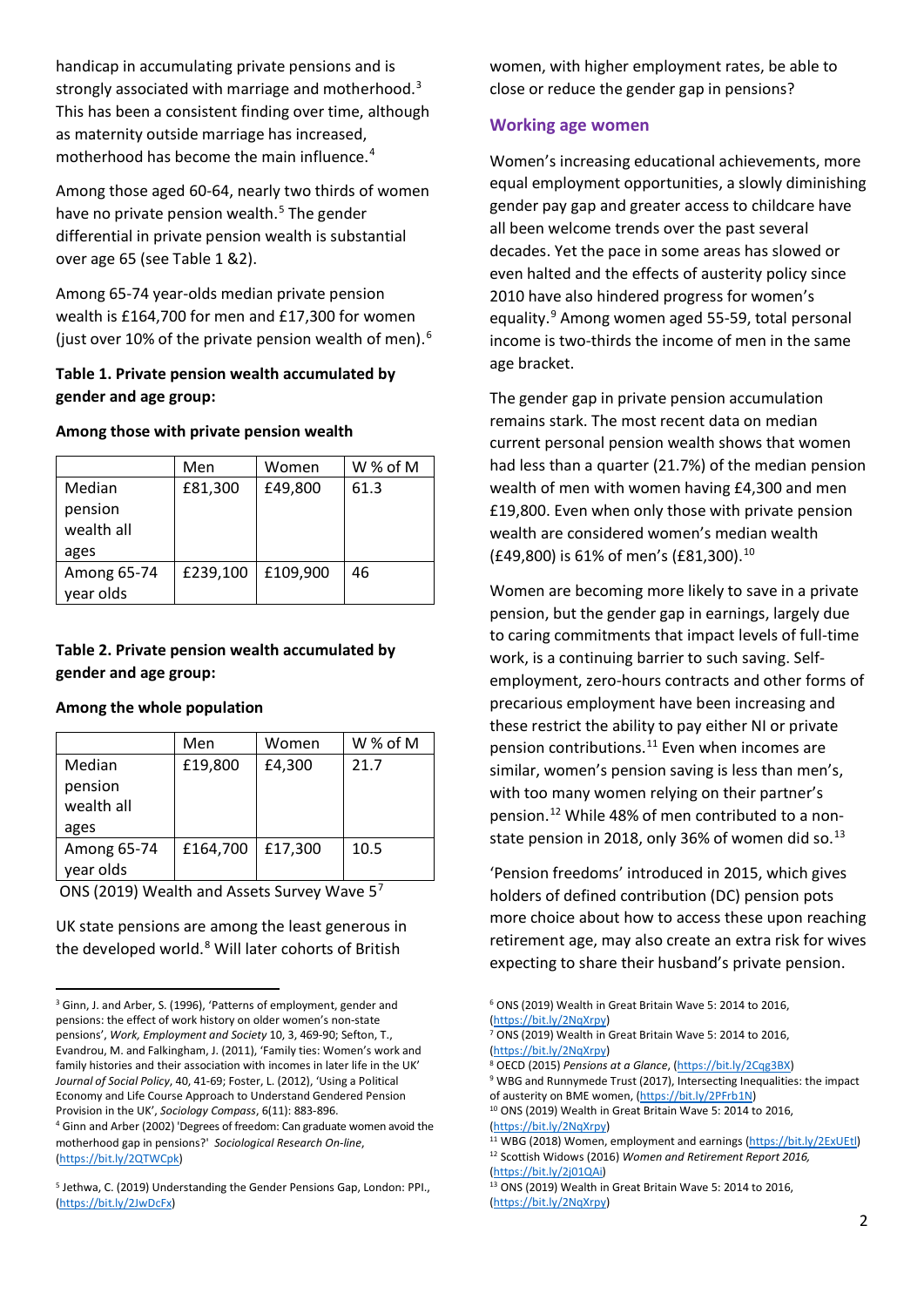These reforms meant that a husband can withdraw cash all at once or can drawdown gradually, spending his pension fund without the knowledge of his wife. The Financial Conduct Authority found that over 1.5 million DC pension pots have been accessed and over half have been withdrawn in full.<sup>[14](#page-3-0)</sup> Almost three quarters of withdrawals have been by men and women aged under 65. In 90% of cases of full withdrawal, the fund was less than £30,000 and in 60% of cases it was less than £10,000.[15](#page-3-1)

#### **Pension policy developments and the gender gap**

Pension policies in the 1980s reversed progress made in the 1970s towards more women-friendly state pensions, bringing retrenchment of state pensions and tax-subsidised promotion of private pensions.<sup>16</sup> Some of these deleterious impacts have been addressed, but will not benefit those already living on state pensions. The Basic State Pension (BSP) fell relative to average earnings, from around 25% in 1979 to 16% by 2010, due to inadequate annual uprating, while the State Earnings Related Pension was substantially cut. New Labour in 1998 announced its aim to reduce the share of the state in pension provision from  $60\%$  to  $40\%$ <sup>[17](#page-3-0)</sup> prompting the comment: 'Women's pension disadvantage and risk of personal poverty in later life is unlikely to diminish in the foreseeable future*'*. [18](#page-3-1) However, with the introduction of the State Second Pension (S2P) in 2002 and changes to the Basic Pension following the recommendations of the Pensions Commission in 2005, state pensions were improved, benefitting women.

#### **State pensions**

#### *Care Credits*

Reforms to state pensions, especially changes in care credits for time spent on childcare and eldercare, as well as a reduction of qualifying NI years for the Basic State Pension (BSP) to 30, lessened the impact of

women's caring roles on their state pensions. A DWP report estimated that, for those women with a full work history, receipt of the full BSP would rise from 35% to 95% by 2025, although a 20% gender gap in amount would remain in private pensions.<sup>[19](#page-3-3)</sup>

#### *State Pension Age*

The gains for women were offset by the Coalition government's acceleration of the raising of the State Pension Age (SPA), reaching 66 in October 2020 – nearly six years earlier than planned in 2007 – and set to reach 67 by 2028. The rise in SPA was particularly rapid for women, leaving them insufficient time to adjust retirement plans. The government accepted the recommendation of the Cridland Review to bring forward the rise in SPA to 68 to 2037-9 instead of [20](#page-3-4)44-6. $20$  This will bear hardest on the poorest women, those who have to leave employment before SPA due to caring commitments or disability.<sup>[21](#page-3-5)</sup> The estimated 500,000 women born between October 1953 and April 1955 face a particularly rapid rise in SPA (up to 16 months extra wait for their state pension relative to expectations) with very little time to adjust to this rise.

#### *Single Tier Pension (STP)*

The STP is payable to anyone reaching SPA after 6 April 2016. In effect, it combines the BSP with the Additional State Pension (State Earnings Related Pension and State Second Pension). For those individuals with 35 qualifying NI contributions or credits it is payable in full at £175.20 per week in 2020/21, slightly above the threshold for meanstested Pension Credit (£173.75 single rate). The new pension is estimated to benefit two-thirds of women and one-third of men who reach SPA before 2020, although some of these would have been eligible for Pension Credit. The self-employed stand to gain from the change as they were excluded from the Additional State Pension. It brings losses for others, particularly young people, as the transitional arrangements mean

<span id="page-3-0"></span><sup>14</sup> Financial Conduct Authority (FCA) (2018) *Retirement outcomes review. Final report* [\(https://bit.ly/2m9ggQK\)](https://bit.ly/2m9ggQK)

<span id="page-3-1"></span><sup>15</sup> FCA (2017) *Retirement outcomes review. Interim report* [\(https://bit.ly/2uco0qZ\)](https://bit.ly/2uco0qZ)

<span id="page-3-5"></span><span id="page-3-4"></span><span id="page-3-3"></span><span id="page-3-2"></span><sup>16</sup> Ginn, J. (2003), *Gender, Pensions and the Lifecourse. How pensions need to adapt to changing family forms*, Bristol: Policy Press: chapter 1; Foster, L. (2014) 'Towards a fairer pension system for women? Assessing the impact of recent pension changes on women', in Irving, Z., Ramia, G. and Farnsworth, K. (eds) *Social Policy Review* 26, Bristol: The Policy Press, pp. 29-46.

<sup>17</sup> Department of Social Security (DSS) (1998) *A New Contract for Welfare: Partnership in Pensions,* Cm 4179. London: The Stationery Office. <sup>18</sup> Department of Work and Pensions (DWP) (2002) *Simplicity, Security and Choice* London: DWP, Chapter 7.

<sup>19</sup> Department of Work and Pensions (DWP) (2007) *The Gender Impact of Pension Reform,* London: DWP.

<sup>20</sup> Department of Work and Pensions (DWP) (2017) *State Pension Age Review*, London: DWP, [\(https://bit.ly/2ttSZ2d](https://bit.ly/2ttSZ2d) )

<sup>&</sup>lt;sup>21</sup> Jethwa, C. (2019) Understanding the Gender Pensions Gap, London: PPI., [\(https://bit.ly/2JwDcFx\)](https://bit.ly/2JwDcFx)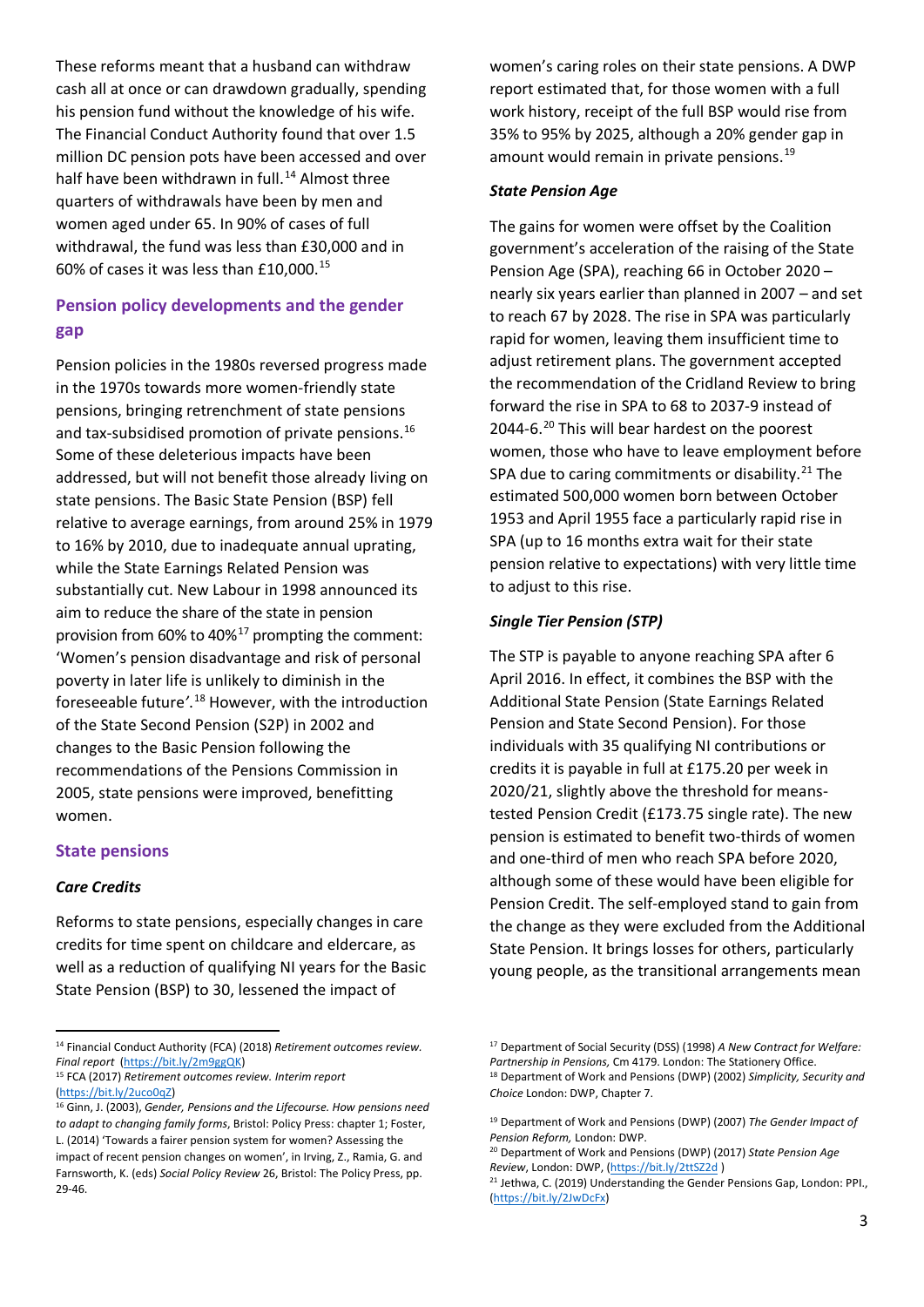that in the short term these are mitigated.<sup>[22](#page-4-0)</sup> Existing state pension entitlements for spouses, survivors or divorcees will be protected but new entitlements will not accrue in the STP.

#### *Inheritance of Additional State Pensions (ASP) and STP*

For individuals reaching SPA from 6 April 2016, they receive a pension that is based on a mix of their entitlements under the pre-2016 ('old') and the post-2016 ('transitional') rules. The rules governing eligibility to inherit ASP from a deceased spouse or civil partner have also changed and become more complex. Yet it is important, especially for women who have been unable to build adequate state pensions of their own, to understand their rights if their husband or civil partner dies.

#### *Uprating of state pensions*

Adequate annual uprating of pensions avoids the erosion of value as individuals age. It is particularly important for women, since on average they live longer than men and often alone, as widows. The STP is currently uprated annually by the triple lock (the higher of average earnings, Consumer Price Index or 2.5%) – though any additional amount due to the transitional rules is uprated by the CPI. The Basic State Pension paid to pensioners under the pre-2016 rules is also uprated by the triple lock, but the Additional State Pension remains uprated only by the CPI, which is lower than the RPI. The Cridland Report, however, concluded that uprating by triple lock would be unsustainable and should be reviewed; any retreat from adequate uprating will particularly affect older women.

#### **Private (non-state) pensions**

#### *Defined Benefit (DB) occupational pensions*

These pensions, where the benefit to be paid on retirement is specified in advance, are in decline, with many funds facing deficits. In the public sector, with about 6.3 million active members, [23](#page-4-1) benefits have been reduced and the pensionable age increased. In the private sector, employers seeking to avoid investment and longevity risk, as well as increasingly

costly regulatory requirements, have closed schemes, modified them or converted them to Defined Contribution (DC) schemes.

#### *Defined Contribution (DC) occupational pensions*

Membership of DC schemes, where the contribution is known in advance but not the benefit payable in retirement, has increased in the private sector from 1 million in 2012 to 9.9 million in 2018, largely due to the expansion of auto-enrolment. $24$ 

Funds are invested in the stock market on behalf of employees, who bear the risk of low returns and also pay charges for setting up and investment management. DC pensions have no built-in survivor benefits. Although members may take out a joint life annuity, this option is rarely used, so that widows can be left without an expected share of their deceased husband's pension. Moreover, a member may, under the new 'pension freedoms' withdraw some or all of their capital from age 55, without the knowledge of their spouse. Cohabitees have no legal right to a share of their partner's pension (state or private) nor to a survivor pension (by contrast, in many DB pensions, cohabitees have the same rights as spouses).

#### *Auto-enrolled DC pensions*

A major reason for the increase in DC pension membership has been the introduction of autoenrolled workplace pensions since 2012, initially for those aged over 22; the age limit has now been reduced to 18. Members may opt out, but will forfeit the employer contribution and tax relief if they do so. Employee contributions was in April 2019 4% of earnings up to the Upper Earnings Limit for National Insurance from employees, 3% from employers and 1% from tax relief. Total charges are up to 0.75% per annum on the fund. The programme has been rolled out gradually, with large companies first and smallest companies last.

Drawbacks for women – besides the charges, risks of poor returns and of fraudulent or insolvent schemes that affect all employees – are many: those with earnings below the AE earnings trigger (£10,000 in

<span id="page-4-0"></span><sup>22</sup> Crawford, R. et al. (2014) *A New Single Tier Pension*, IFS Report No. 82, London: IFS.

<span id="page-4-2"></span><span id="page-4-1"></span><sup>23</sup> ONS (2018) *Occupational Pension Schemes Survey 2018*, available at: <https://bit.ly/2WrrEsw>

<sup>24</sup> ONS (2018) *Occupational Pension Schemes Survey 2018*, available at: <https://bit.ly/2WrrEsw>